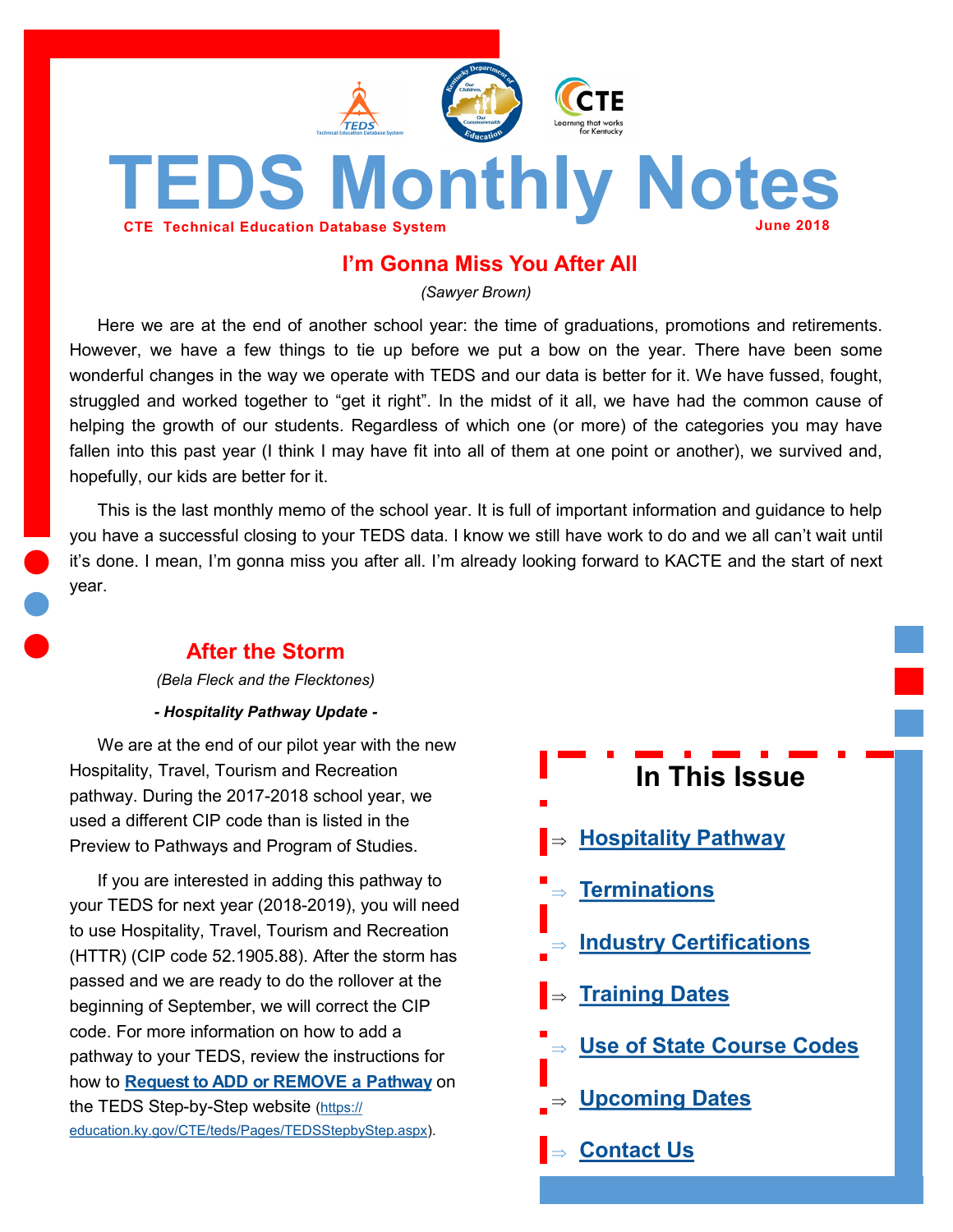## **After You've Gone**

*(Wynton Marsalis)*

### *- Terminations -*

<span id="page-1-0"></span>Once more and again, all schools will be responsible for completing their own terminations for the 2017 -2018 school year.

We have made great strides with updates for TEDS. We would like our next steps to include automating the termination process in TEDS for secondary schools. This would mean terminations for all graduate, transfer and dropout records in TEDS, based on data that can be pulled from the TEDS tab and other locations in Infinite Campus, would be automated.

Our test run showed that the biggest barrier we faced was data that was not clean. Our/Your biggest problems include having accurate credit hours and student status on the TEDS tab issues with SSID.

To ensure your data is clean, start with verifying that credit hours and student status are correct/ updated for all students. Then follow the instructions for how to **Enter [Termination](https://education.ky.gov/CTE/teds/Documents/Enter_Term_Stat.pdf) Status in TEDS** (an up to date version can be found on the TEDS Step-by-Step website ([https://education.ky.gov/CTE/teds/Pages/](https://education.ky.gov/CTE/teds/Pages/TEDSStepbyStep.aspx) [TEDSStepbyStep.aspx\).](https://education.ky.gov/CTE/teds/Pages/TEDSStepbyStep.aspx)

We need to get this done soon because after you've gone, there will not be a chance to fix it anymore. Let's get that termination data in TEDS accurately and on time. We are counting on you to ease everybody's workload.

# **After the Rain**

*(Moodring)*

### *- Industry Certifications -*

At the beginning of this school year, we announced changes in the way industry certifications are posted in TEDS. Some of you have always waited until the end of the year to enter industry certifications, so you may not have noticed. This is a reminder of what has changed and how to save yourself from stress after the rain when industry certificates may change.

- All industry certification assessments must be entered in TEDS, pass or fail, with the date it was taken
- All industry certification assessments must be entered in TEDS when the score is received. Certifications cannot be entered if they are no longer valid. Do not hold on to scores.
- Stacked certificates (industry certificates that requires multiple assessments) are awarded automatically once all components have been entered
- Students who met requirements for career readiness in the 2016-2017 school year *AND it was recorded in TEDS during the 2016-2017 school year* do not have to meet the new requirements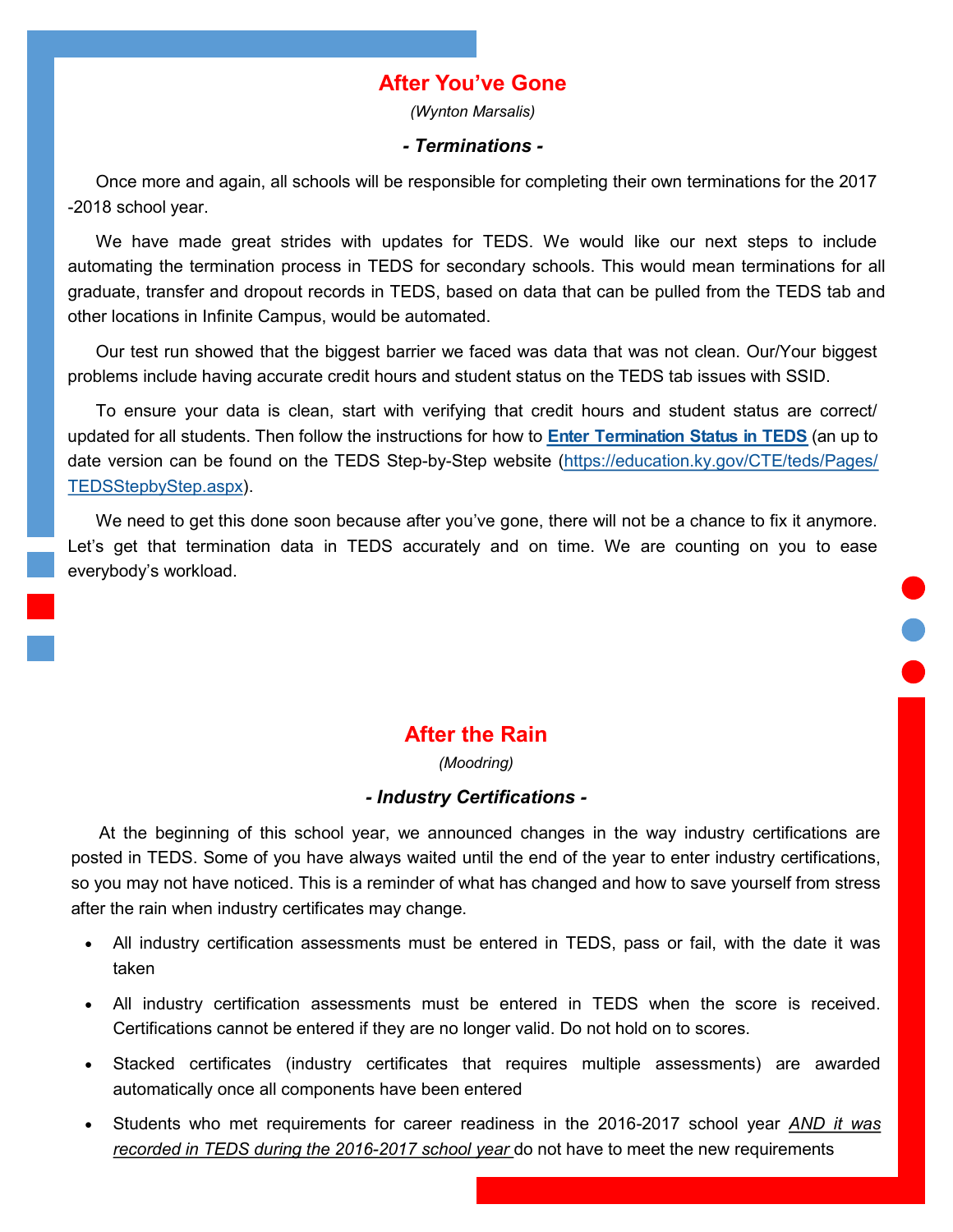# **After the Fall**

*(Journey)*

### *- TEDS Training Dates -*

<span id="page-2-0"></span>Training is required every two years for all TEDS users. It is also required for anyone who has been locked out after 180 days or more of inactivity. Don't wait until after the fall when your account locks.

Summer training dates are posted on the TEDS website [\(https://education.ky.gov/CTE/teds/Pages/default.aspx\)](https://education.ky.gov/CTE/teds/Pages/default.aspx). Many of you have already registered. Others need to get in before they fill up. Three sessions have already filled up and five are almost full. This is prime time for training. These are scheduled across the state to help cut down on your travel.

If you are not sure if you are due for training, check your last training date when you log into TEDS. It is in the upper right hand corner of the TEDS screen under your name. A word to the wise… If you can't log into TEDS, you might need to attend a training session.

## **Afterwhile**

*(Deitrick Haddon)*

### *- State Course Codes -*

Colleges and universities use the state course codes provided by the state departments of education to determine whether a student has already taken a required course while they were in high school. This includes granting dual and articulated credits. However, if there are no state course codes on the transcript, there is no college credit.

If you are not the person responsible for what shows on the student transcripts, make sure to show this to the person who makes those decisions. It might not seem like a big deal right now, but afterwhile, when they are looking to reap the benefit of their hard work in high school… State course codes matter.

# **After All Is Said and Done**

*(Beyonce)*

### *- Important Dates -*

Do you want to know what is left on that to do list before you head to the house for the summer? Here it is. This handy dandy chart can give you a heads up so that after all is said and done, you can relax with confidence. The full timeline is on the TEDS website ([https://education.ky.gov/CTE/teds/Pages/default.aspx\)](https://education.ky.gov/CTE/teds/Pages/default.aspx).

| June 15       | TEDS End of Year Data entered and completed in TEDS                          |
|---------------|------------------------------------------------------------------------------|
|               | (Remember to check ALL students, not just active)                            |
| June 30       | Career Readiness Data Entered by KDE Where Possible                          |
| July          | Career Readiness data pulled for the Office of Assessment and Accountability |
| <b>August</b> | Follow IC Timeline to begin entering 18-19 Student data on TEDS tab in IC    |
|               | 17-18 TEDS Data locked                                                       |
| September 1   | Deadline for requesting the addition of new pathways for 2018-2019           |
|               | Deadline for requesting pathway modifications for 2018-2019                  |